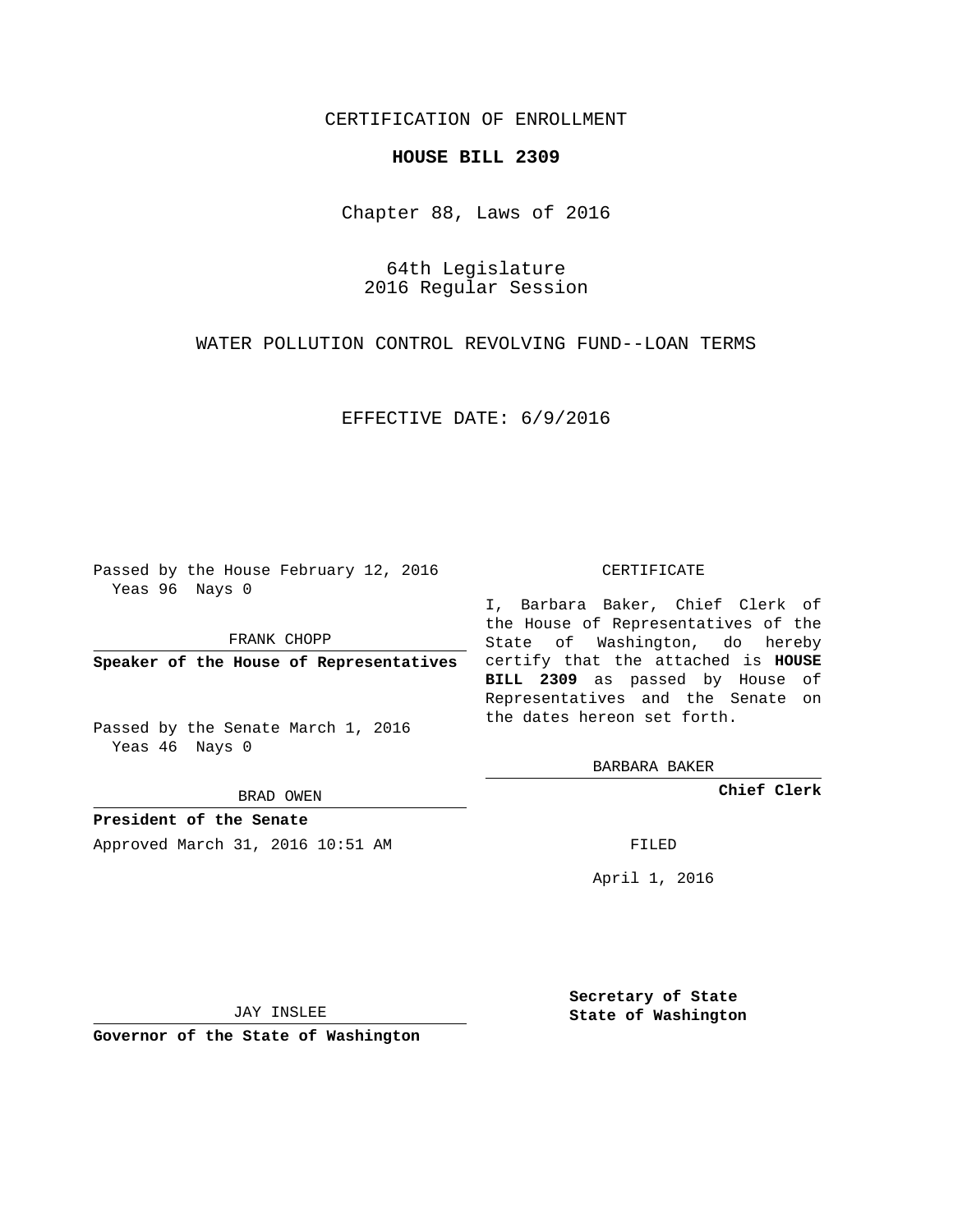### **HOUSE BILL 2309**

Passed Legislature - 2016 Regular Session

# **State of Washington 64th Legislature 2016 Regular Session**

**By** Representatives Smith, Stanford, Griffey, Haler, Wilcox, Tharinger, and Moscoso; by request of Department of Ecology

Prefiled 12/15/15. Read first time 01/11/16. Referred to Committee on Capital Budget.

 AN ACT Relating to increasing the available term of water pollution control revolving fund program loans to reflect the 2014 amendments to the federal clean water act allowing such an increase; and amending RCW 90.50A.010, 90.50A.020, 90.50A.030, 90.50A.040, and 5 90.50A.050.

6 BE IT ENACTED BY THE LEGISLATURE OF THE STATE OF WASHINGTON:

7 **Sec. 1.** RCW 90.50A.010 and 2013 c 96 s 1 are each amended to 8 read as follows:

9 The definitions in this section apply throughout this chapter 10 unless the context clearly requires otherwise.

 (1) "Debt service" means the total of all principal, interest, and administration charges associated with a water pollution control revolving fund loan that must be repaid to the department by the 14 public body.

15 (2) "Department" means the department of ecology.

16 (3) "Eligible cost" means the cost of that portion of a water 17 pollution control facility or activity that can be financed under 18 this chapter.

19 (4) "Federal capitalization grants" means grants from the federal 20 government provided by the clean water ((quality)) act ((of 1987  $(1 + P.L. 100-4))$ .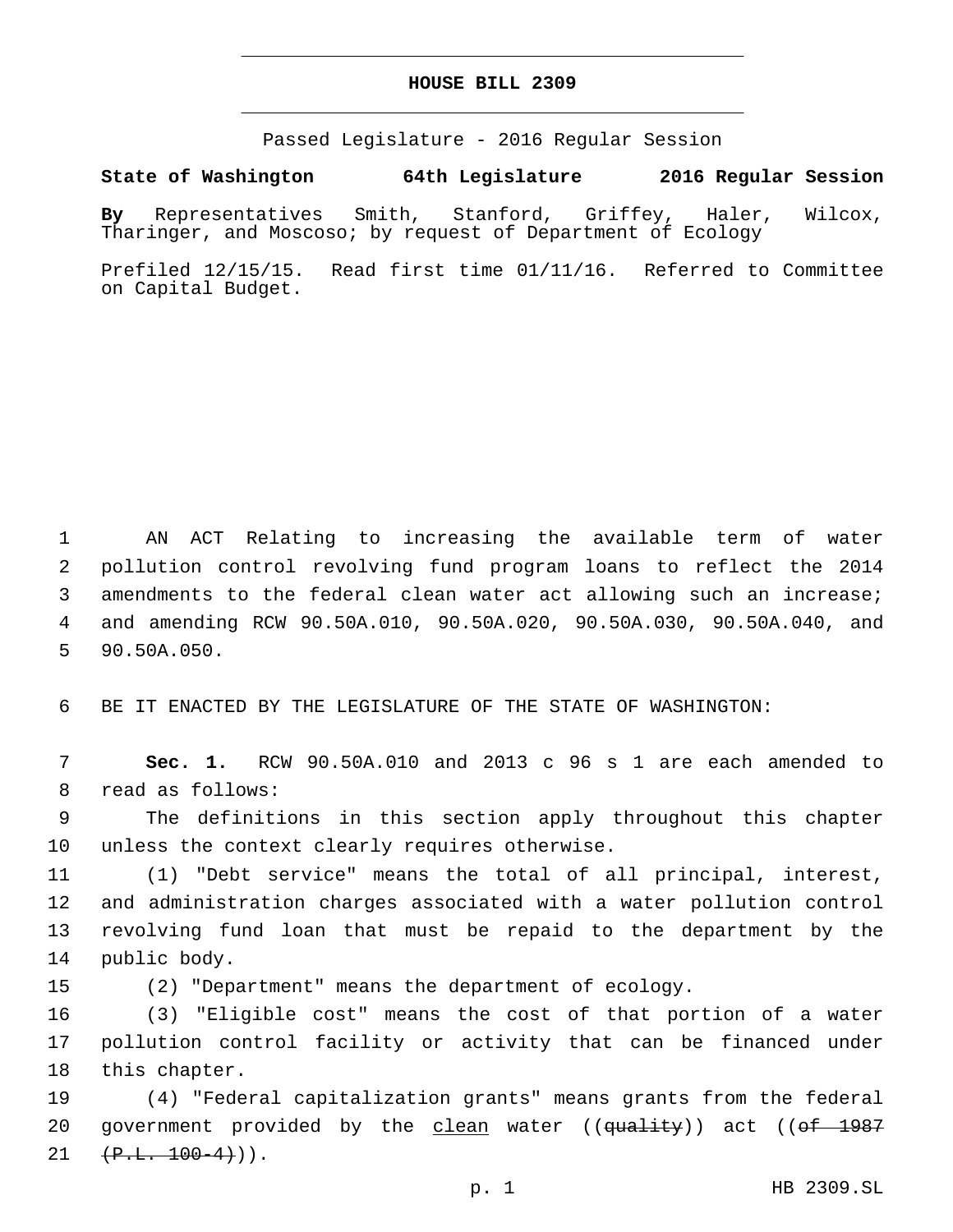(5) "Fund" means the water pollution control revolving fund in 2 the custody of the state treasurer.

 (6) "Nonpoint source water pollution" means pollution that enters any waters of the state from any dispersed water-based or land-use activities, including, but not limited to, atmospheric deposition, surface water runoff from agricultural lands, urban areas, and forest lands, subsurface or underground sources, and discharges from boats 8 or other marine vessels.

 (7) "Public body" means the state of Washington or any agency, county, city or town, other political subdivision, municipal corporation or quasi-municipal corporation, and those Indian tribes now or hereafter recognized as such by the federal government.

 (8) "Water pollution" means such contamination, or other alteration of the physical, chemical, or biological properties of any waters of the state, including change in temperature, taste, color, turbidity, or odor of the waters, or such discharge of any liquid, gaseous, solid, radioactive, or other substance into any waters of the state as will or is likely to create a nuisance or render such waters harmful, detrimental, or injurious to the public health, safety, or welfare, or to domestic, commercial, industrial, agricultural, recreational, or other legitimate beneficial uses, or to livestock, wild animals, birds, fish, or other aquatic life.

 (9) "Water pollution control activities" means actions taken by a public body for the following purposes: (a) To control nonpoint sources of water pollution; (b) to develop and implement a comprehensive management plan for estuaries; and (c) to maintain or improve water quality through the use of water pollution control 28 facilities or other means.

 (10) "Water pollution control facility" or "water pollution control facilities" means any facilities or systems owned or operated by a public body for the control, collection, storage, treatment, disposal, or recycling of wastewater, including but not limited to sanitary sewage, storm water, combined sewer overflows, residential, commercial, industrial, and agricultural wastes, which are causing water quality degradation due to concentrations of conventional, nonconventional, or toxic pollutants. Water pollution control facilities include all equipment, utilities, structures, real property, and interests in and improvements on real property necessary for or incidental to such purpose. Water pollution control facilities also include such facilities, equipment, and collection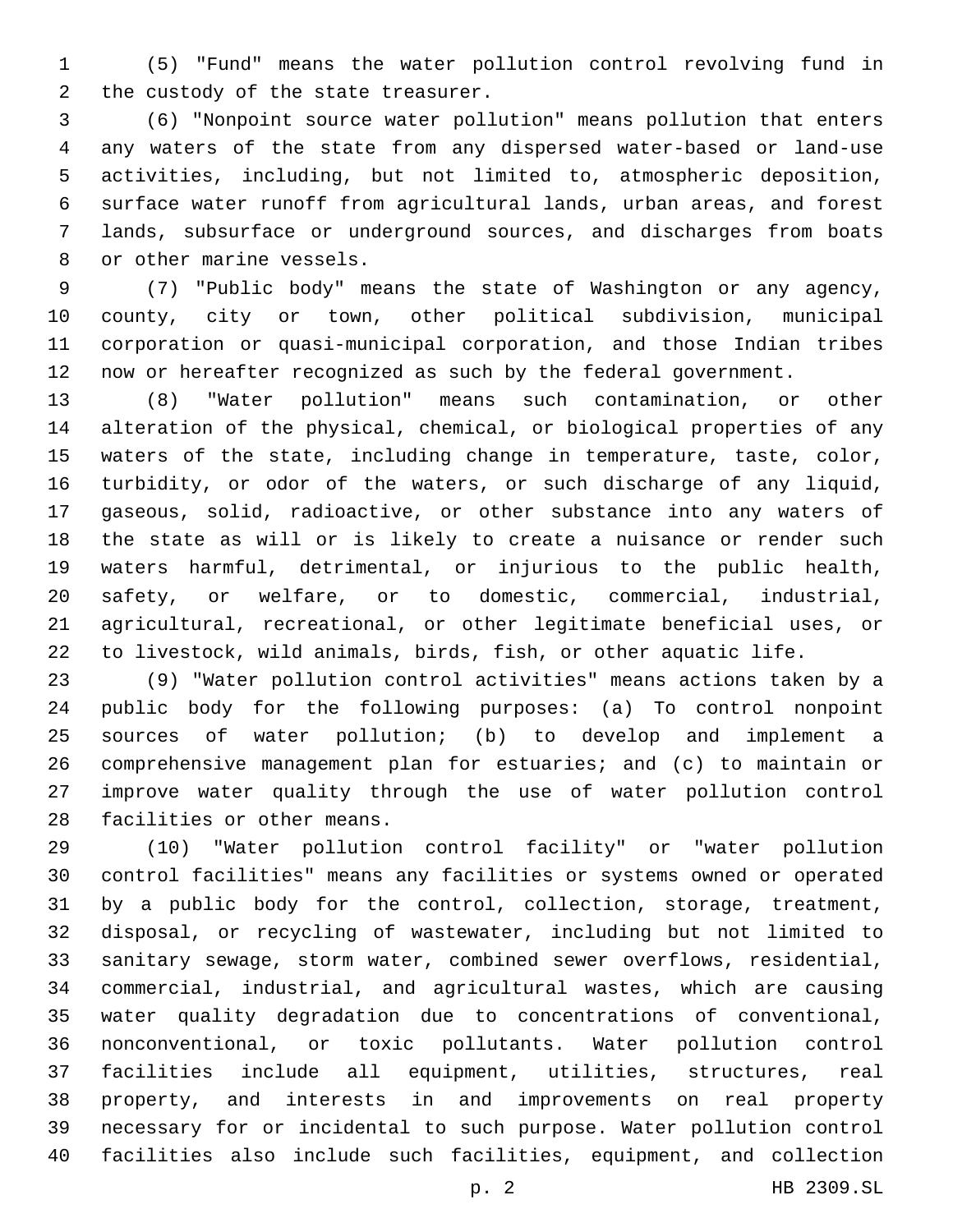1 systems as are necessary to protect federally designated sole source 2 aquifers.

3 (11) "Clean water act" means 33 U.S.C. Sec. 1251 through 1388, as 4 it existed on the effective date of this section.

5 **Sec. 2.** RCW 90.50A.020 and 1993 c 329 s 1 are each amended to read as follows:6

 (1) The water pollution control revolving fund is hereby established in the state treasury. Moneys in this fund may be spent only after legislative appropriation. Moneys in the fund may be spent 10 only in a manner consistent with this chapter.

11 (2) The water pollution control revolving fund shall consist of:

12 (a) All capitalization grants provided by the federal government 13 under the ((federal)) clean water ((quality)) act ((of 1987));

14 (b) All state matching funds appropriated or authorized by the 15 legislature;

16 (c) Any other revenues derived from gifts or bequests pledged to 17 the state for the purpose of providing financial assistance for water 18 pollution control projects;

19 (d) All repayments of moneys borrowed from the fund;

20 (e) All interest payments made by borrowers from the fund;

21 (f) Any other fee or charge levied in conjunction with 22 administration of the fund; and

(g) Any new funds as a result of leveraging.23

 (3) The state treasurer may invest and reinvest moneys in the water pollution control revolving fund in the manner provided by law. All earnings from such investment and reinvestment shall be credited 27 to the water pollution control revolving fund.

28 **Sec. 3.** RCW 90.50A.030 and 2007 c 341 s 38 are each amended to read as follows:29

30 The department shall use the moneys in the water pollution 31 control revolving fund to provide financial assistance as provided in 32 the clean water (( $\frac{quality}{(edwidth)}$ ) act ( $\frac{f}{d}$  1987)) and as provided in RCW 33 90.50A.040:

34 (1) To make loans, on the condition that:

35 (a) Such loans are made at or below market interest rates, 36 including interest free loans, at terms not to exceed ((twenty 37 years)) the lesser of thirty years or the projected useful life, as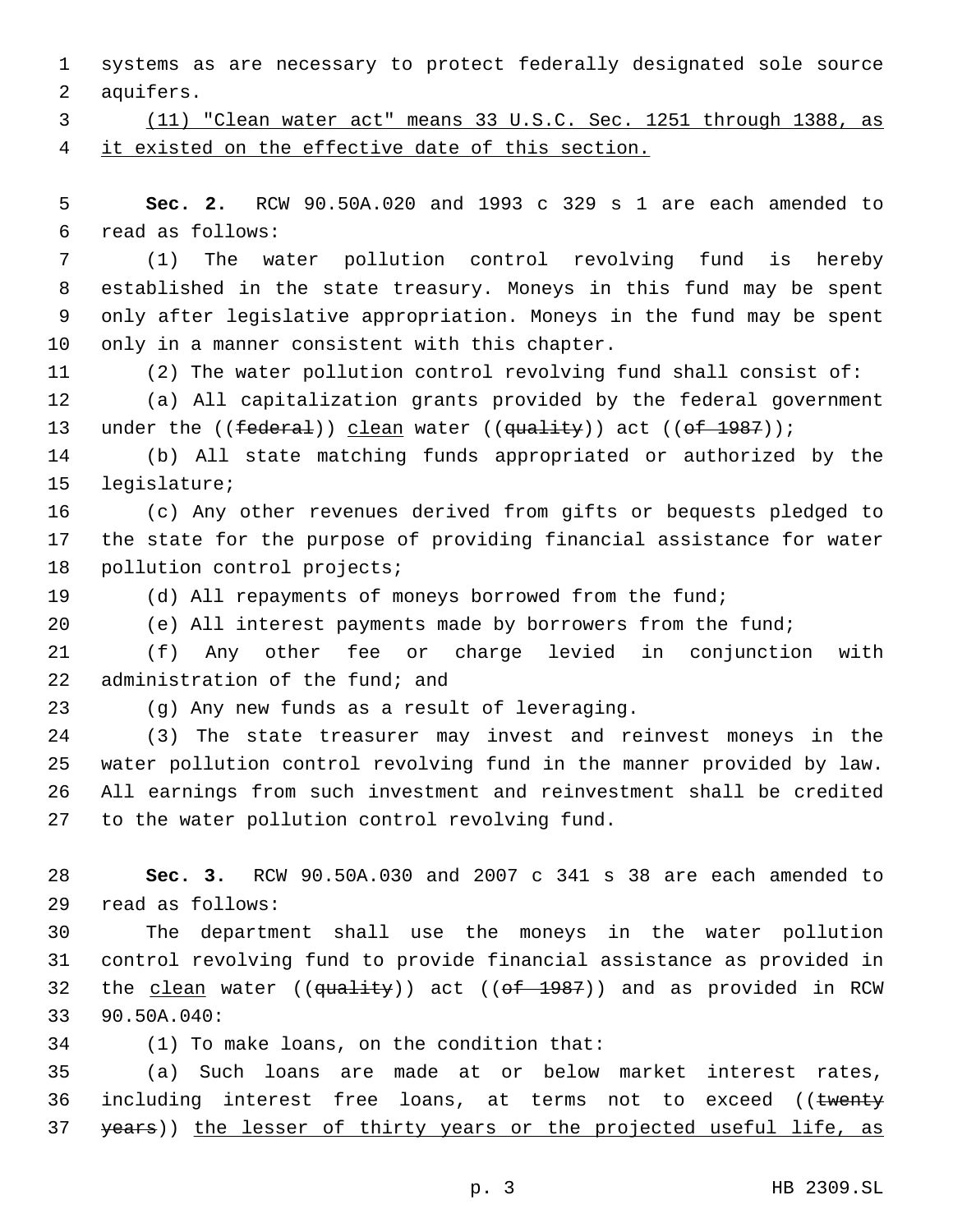1 determined by the state, of the project to be financed with the 2 proceeds of the loan;

 (b) Annual principal and interest payments will commence not later than one year after completion of any project and all loans 5 will be fully amortized ((not later then twenty years after project completion)) upon the expiration of the term of the loan;

7 (c) The recipient of a loan will establish a dedicated source of 8 revenue for repayment of loans; and

9 (d) The fund will be credited with all payments of principal and 10 interest on all loans.

11 (2) Loans may be made for the following purposes:

12 (a) To public bodies for the construction or replacement of water 13 pollution control facilities as defined in ((section 212 of)) the 14 ((federal)) clean water ((quality)) act ((of 1987));

15 (b) For the implementation of a management program established 16 under ((section 319 of)) the ((federal)) clean water ((quality)) act 17 ((of 1987)) relating to the management of nonpoint sources of 18 pollution, subject to the requirements of that act; and

19 (c) For development and implementation of a conservation and 20 management plan under ((section 320 of)) the ((federal)) clean water 21 (( $quality$ ) act (( $of$  1987)) relating to the national estuary program, 22 subject to the requirements of that act.

23 (3) The department may also use the moneys in the fund for the 24 following purposes:

25 (a) To buy or refinance the water pollution control facilities' 26 debt obligations of public bodies at or below market rates, if such 27 debt was incurred after March 7, 1985;

 (b) To guarantee, or purchase insurance for, public body obligations for water pollution control facility construction or replacement or activities if the guarantee or insurance would improve credit market access or reduce interest rates, or to provide loans to 32 a public body for this purpose;

 (c) As a source of revenue or security for the payment of principal and interest on revenue or general obligation bonds issued by the state if the proceeds of the sale of such bonds will be 36 deposited in the fund;

(d) To earn interest on fund accounts; and

38 (e) To pay the expenses of the department in administering the 39 water pollution control revolving fund according to administrative 40 reserves authorized by federal and state law.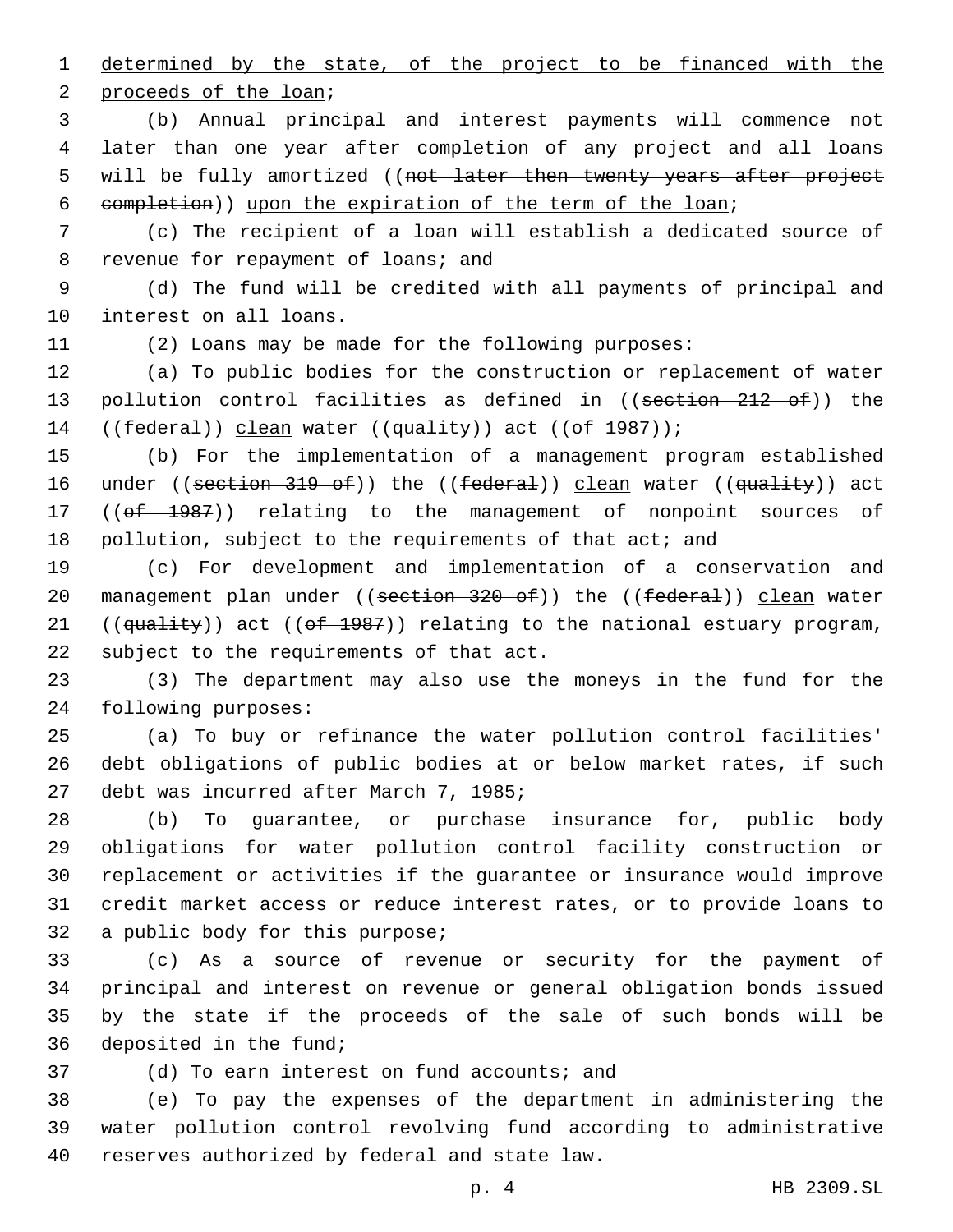(4) The department shall present a biennial progress report on the use of moneys from the account to the appropriate committees of the legislature. The report shall consist of a list of each recipient, project description, and amount of the grant, loan, or 5 both.

 (5) The department may not use the moneys in the water pollution 7 control revolving fund for grants.

 **Sec. 4.** RCW 90.50A.040 and 2007 c 341 s 39 are each amended to 9 read as follows:

 Moneys deposited in the water pollution control revolving fund shall be administered by the department. In administering the fund, 12 the department shall:

 (1) Consistent with RCW 90.50A.030 and 90.50A.080, allocate funds for loans in accordance with the annual project priority list in 15 accordance with ((section 212 of)) the ((federal)) clean water ((pollution control)) act ((as amended in 1987, and allocate funds 17 under sections 319 and 320 according to the provisions of that act));

 (2) Use accounting, audit, and fiscal procedures that conform to generally accepted government accounting standards;

 (3) Prepare any reports required by the federal government as a condition to awarding federal capitalization grants;

 (4) Adopt by rule any procedures or standards necessary to carry 23 out the provisions of this chapter;

 (5) Enter into agreements with the federal environmental 25 protection agency;

 (6) Cooperate with local, substate regional, and interstate entities regarding state assessment reports and state management programs related to the nonpoint source management programs as noted 29 in ((section 319(c) of)) the ((federal)) clean water ((pollution 30 control) act ((amendments of 1987 and estuary programs developed 31 under section of that act));

32 (7) Comply with provisions of the clean water ((quality)) act 33 (( $ef$  1987)); and

 (8) After January 1, 2010, not provide funding for projects designed to address the restoration of Puget Sound that are in conflict with the action agenda developed by the Puget Sound 37 partnership under RCW 90.71.310.